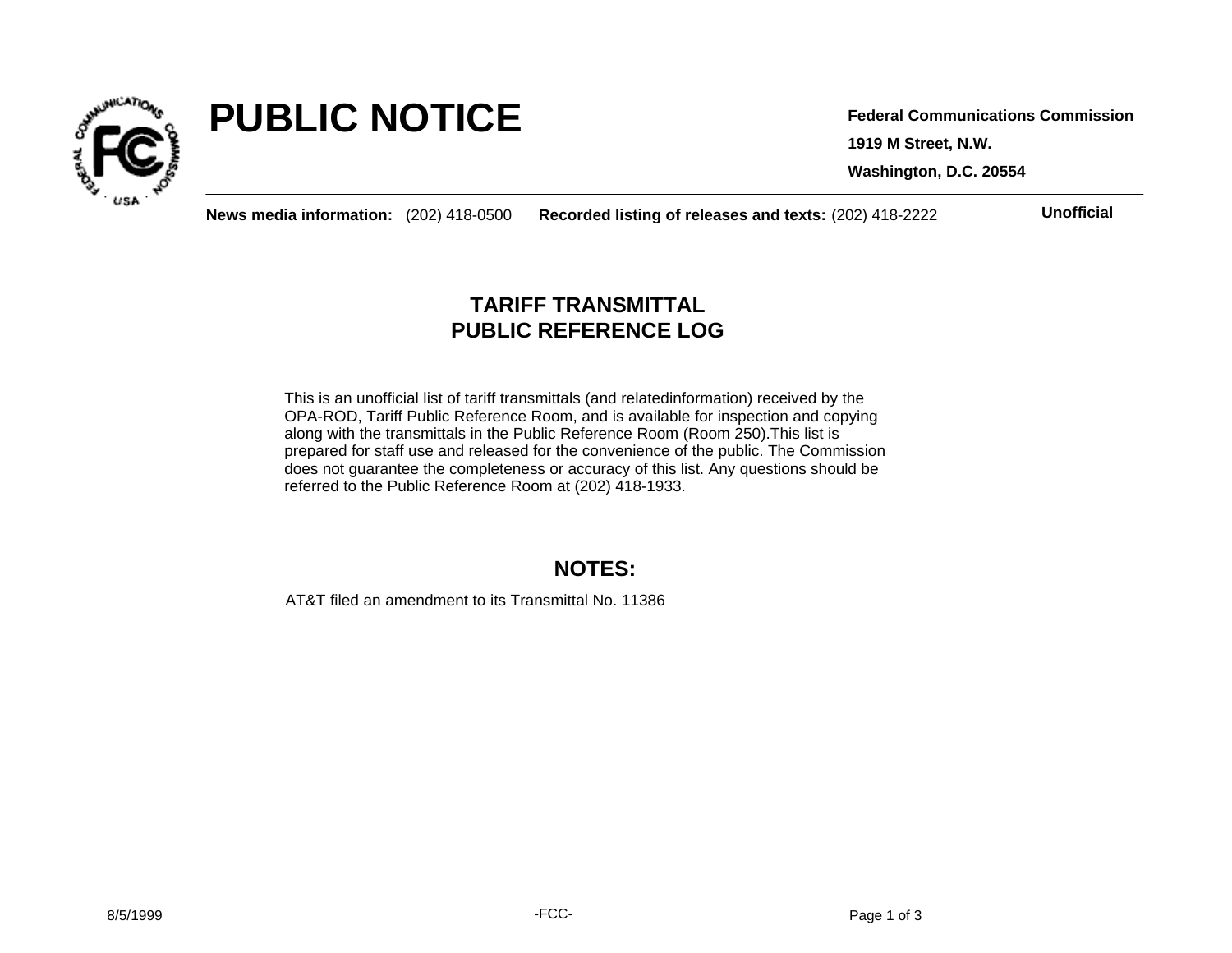#### **DOMINANT**

| <b>ISSUED</b> | <b>CARRIER</b>                                                                                                    | FILING# TRANS# | FCC#                    | <b>EFFDATE</b>        | #DISK | #CD | #PAGES      | NTC |    |                 |            | 61.38 61.49 PUS PETN-DUE | S.P.# |
|---------------|-------------------------------------------------------------------------------------------------------------------|----------------|-------------------------|-----------------------|-------|-----|-------------|-----|----|-----------------|------------|--------------------------|-------|
| 8/4/1999      | BELL ATLANTIC NETWORK SERVICES                                                                                    | 1177           | 11                      | 8/4/1999              |       |     | 1           | 0   |    |                 | <b>ENG</b> |                          |       |
|               | Suspends the effective date of the material filed under Transmittal Nos. 1169 and 1176 for one day.               |                | $\overline{\mathbf{1}}$ | SYNOPSIS              |       |     |             |     |    |                 |            |                          |       |
| <b>ISSUED</b> | <b>CARRIER</b>                                                                                                    | FILING# TRANS# | FCC#                    | <b>EFFDATE</b>        | #DISK | #CD | #PAGES      | NTC | 61 | .38 61.49 PUS   |            | PETN-DUE                 | S.P.# |
| 8/4/1999      | BELL ATLANTIC NETWORK SERVICES                                                                                    | 1178           | 3                       | 8/19/1999             |       |     | 1           | 15  |    |                 | <b>ENG</b> | 8/11/1999                |       |
|               |                                                                                                                   |                | $\overline{7}$          |                       |       |     |             |     |    |                 |            | 8/11/1999                |       |
|               |                                                                                                                   |                | 6                       |                       |       |     |             |     |    |                 |            | 8/11/1999                |       |
|               | <b>Special Construction</b>                                                                                       |                |                         | SYNOPSIS              |       |     |             |     |    |                 |            |                          |       |
| <b>ISSUED</b> | <b>CARRIER</b>                                                                                                    | FILING# TRANS# | FCC#                    | <b>EFFDATE</b>        | #DISK | #CD | #PAGES      | NTC |    | 61.38 61.49 PUS |            | PETN-DUE                 | S.P.# |
| 8/4/1999      | PACIFIC BELL                                                                                                      | 2064           | 128                     | 8/19/1999<br>SYNOPSIS |       |     | $\mathbf 1$ | 15  |    |                 | <b>SCF</b> | 8/11/1999                |       |
|               | Pacific proposes to reduce several Daily recurring and nonrecurring rates for AVS-270 Video Service in Section 7. |                |                         |                       |       |     |             |     |    |                 |            |                          |       |

#### **NON-DOMINANT**

| ISSUED        | CARRIER | FILING# TRANS# |       | FCC# | EFFDATE #DISK #CD |  |  |            | #PAGES NTC 61.38 61.49 PUS PETN-DUE | S.P.#   |
|---------------|---------|----------------|-------|------|-------------------|--|--|------------|-------------------------------------|---------|
| 8/3/1999 AT&T |         |                | 11389 |      | 8/4/1999          |  |  | <b>RLS</b> |                                     | 96-0709 |
|               |         |                |       |      |                   |  |  |            |                                     |         |
|               |         |                |       |      | <b>SYNOPSIS</b>   |  |  |            |                                     |         |

| <b>ISSUED</b> | CARRIER  | FILING# TRANS# | FCC#    |          |  |             | EFFDATE #DISK #CD #PAGES NTC 61.38 61.49 PUS PETN-DUE | S.P.# |
|---------------|----------|----------------|---------|----------|--|-------------|-------------------------------------------------------|-------|
| 8/3/1999 AT&T |          | CT-7667        | CT-7233 | 8/4/1999 |  |             | <b>RLS</b>                                            | 93-88 |
|               | 8/5/1999 |                | -FCC-   |          |  | Page 2 of 3 |                                                       |       |